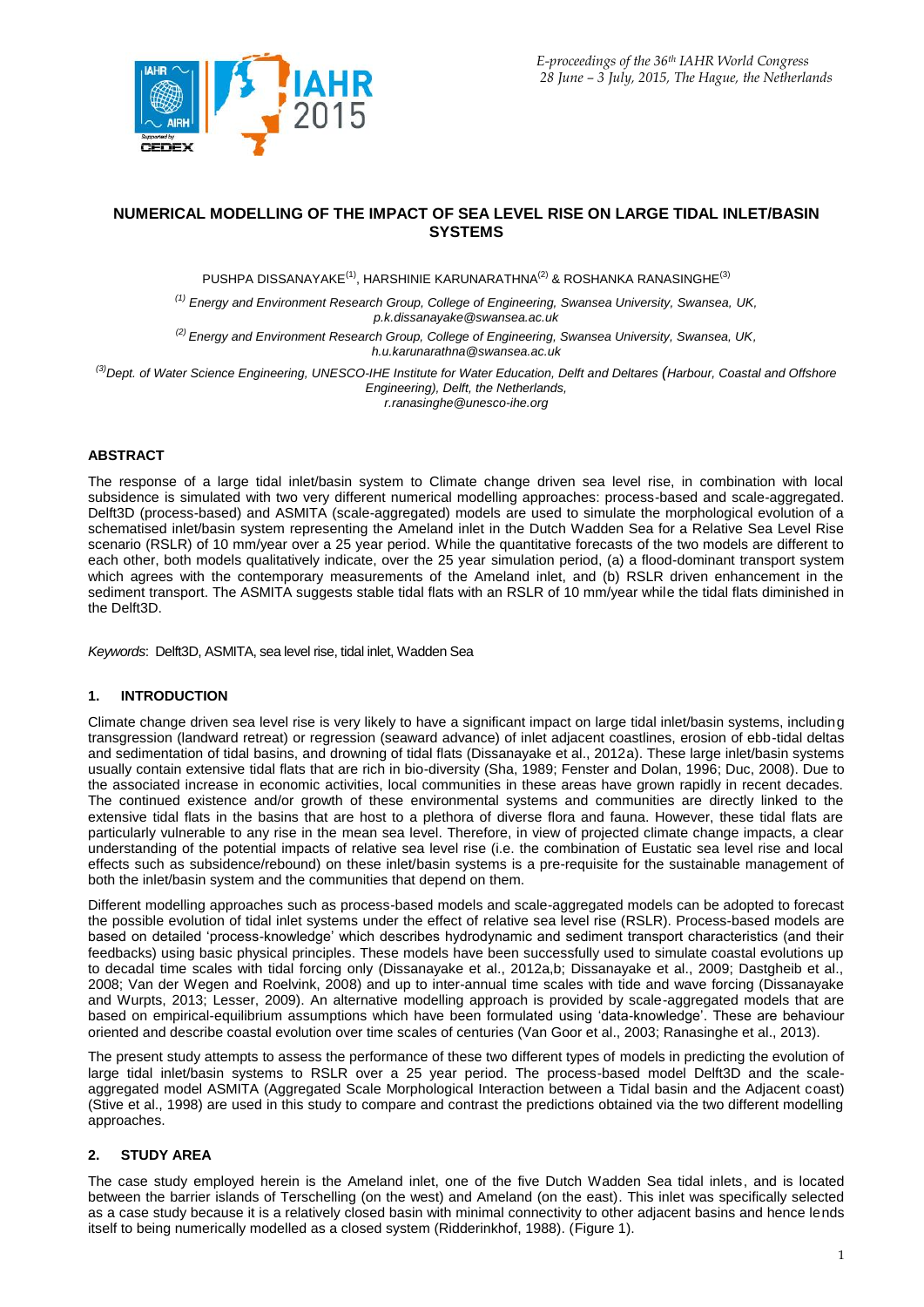

Figure 1. Location of Dutch Wadden Sea tidal inlets, the Ameland inlet and basin (source: Google Earth)

The bathymetry of the Ameland inlet has an average foreshore slope of about 1:100 and the ebb-tidal delta is westward skewed and has an area and volume of about 25 km<sup>2</sup> and 130 Mm<sup>3</sup> respectively, while its maximum seaward protrusion is about 5 km (Cheung et al., 2007). The tidal signal in the area is semidiurnal with a mean tidal range of about 2.0 m. The tide propagates from West to East at a speed of about 15 m/s. The average annual significant wave height is about 1.0 m (Cheung et al., 2007). The tidal inlet consists of a two-channel system. The main inlet channel is oriented to the east at the basin end and to the west at the seaward end. The inlet width is about 4 km and the maximum inlet channel depth is about 27 m. The basin area is about 300 km<sup>2</sup> and the associated tidal prism is approximately 480 Mm<sup>3</sup> (Sha, 1989) resulting in a high tidal prism to alongshore sediment transport rate ratio ( $Ω/M_{tot}$  = 480) indicative of a highly stable inlet (Bruun and Gerritsen, 1960). A large part of the basin (~ 60%) consists of tidal flats which are submerged during high tide and exposed during low tide. The tidal flats restrict the water exchange with adjacent basins of the Frisian inlet to the east and of the Vlie to the west during low tide (Figure 1). During high tide, the flats form a tidal divide between the Ameland inlet basin and the adjacent basins making the basin a virtually closed system.

In the study area, RSLR causes by two mechanisms; 1) Climate change (i.e. thermal expansion of oceans and melting ice caps) and 2) vertical land movement (i.e. tectonic activities and subsidence). At present, sea level rise of the former mechanism appears to be increasing at a moderate rate of 1.4 to 1.7 mm/year (Rakhorst, 2000; Holgate, 2007). Vertical land movement mainly occurs by land subsidence due to gas extraction on the Ameland island (Marquenie and Vlas, 2005). Local land subsidence rate is expected to be 0 – 0.1 m in the next 50 years (Van der Meij and Minemma, 1999). Van Dongeren and De Vriend (1994) have estimated that the average RSLR is about 0.4 m to 0.6 m for the next 100 years. Van Goor et al (2003) investigated the morphological evolution of the Ameland inlet/basin system using the ASMITA model under different rate of sea level rise. Resulting evolution showed, the critical RSLR of the system (i.e. the maximum RSLR rate which results in morphological equilibrium of a system) is about 10 mm/year. We employed this higher rate of RSLR (i.e. 10 mm/year) which could result in strong evolution of the system in order to compare and contrast both modelling approaches over a 25 years period.

### **3. MODEL APPROACH**

A highly schematised Ameland bathymetry, based on measurements obtained in 2004, was used as the initial condition in the present study. The model domain consists of three rectangular areas: back barrier basin, inlet gorge and open sea area (Figure 2). The back barrier basin has dimensions of 24 km  $\times$  13 km while the inlet gorge dimensions are 4 km  $\times$  3 km. The open sea area is 60 km in width and 24 km in length. The back barrier basin and the inlet gorge have a flat bed of 3 m depth. The cross-hatched area in Figure 2 indicates dry banks (erodible area) which are specified at the beginning of simulations to enable the gradual development of conditions that are representative of the present morphology. Initial inlet width is set to 1 km following the historical observations (Rijzewijk, 1981). The open sea area consists of a concave profile from the shoreline up to 9 km offshore where the depth varies from 3 m to 20 m. Beyond that, a constant depth of 20 m is specified.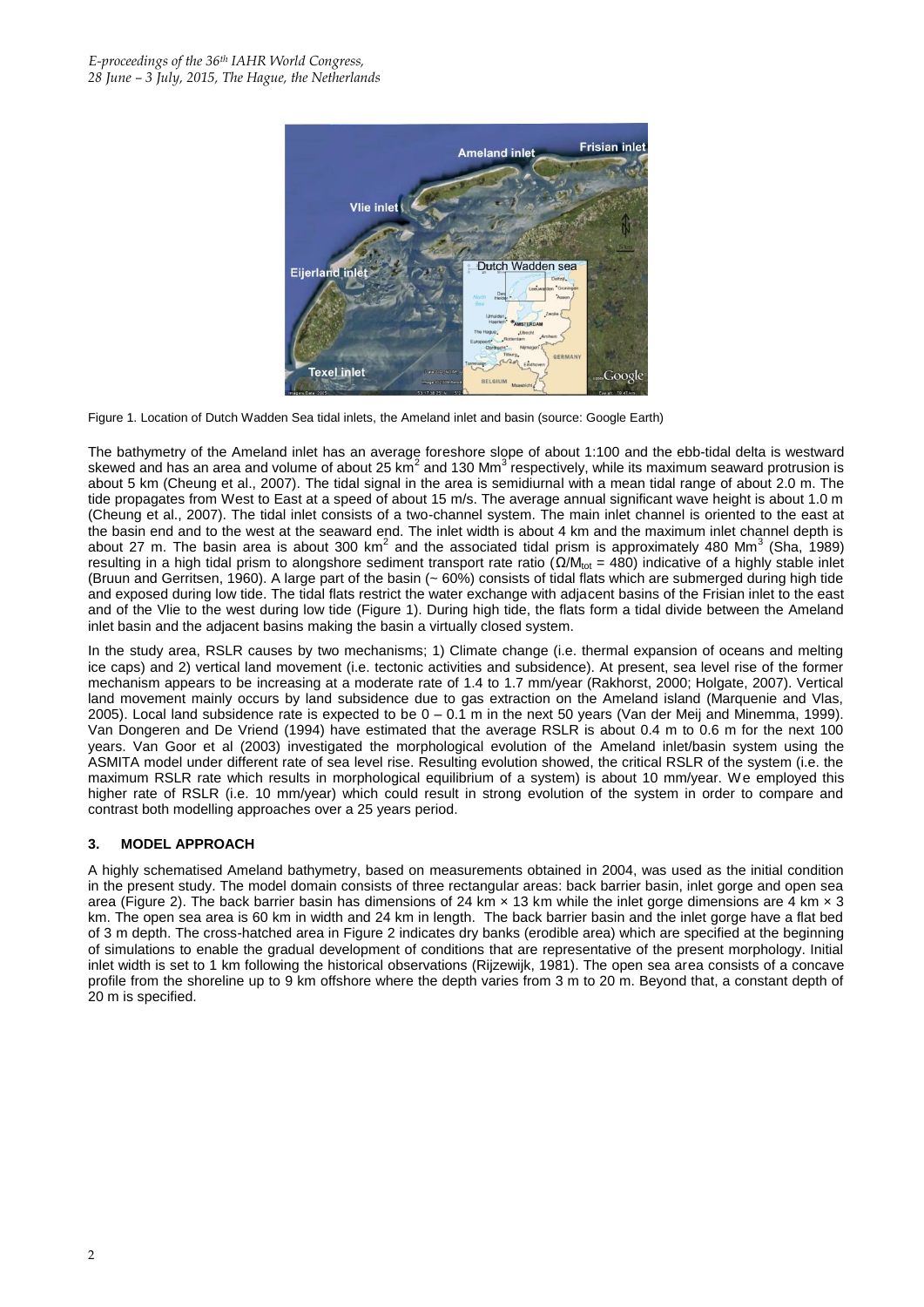

Figure 2. Schematised Ameland inlet; Model domain (a), Cross-section A1-A2 (b). All depths are relative to mean sea level (MSL) (cf from Dissanayake et al., 2009; 2012)

This highly schematised Ameland bathymetry was used to simulate a 50-year morphological period imposing both tide and wave boundary forcings. Tidal forcings for the schematised model were extracted from a well-calibrated North Sea model (Roelvink et al., 2001), which is forced with the astronomical tidal constituents and then the amplitudes and phases of the main tidal constituents of the study area (i.e. M2, M4 and M6, see Wang et al., 1995) were extracted at the offshore corner points of the computational model domain. The wave effect on bed evolution was simulated by employing the stationary (i.e. no infragravity waves) version of the XBeach model (Roelvink et al., 2009). A yearly wave climate was schematised into three dominant wave conditions using the OPTI routine discussed in Dissanayake and Wurpts (2013). Three schematised wave conditions resulting from the OPTI routine had different weight factors indicating their relative contributions on the bed evolution. Therefore, the MORFAC values (used to update morphological changes, Roelvink, 2006) of these waves were selected in proportion to the corresponding weight factor. Wave conditions were then simulated for durations of a fixed hydrodynamic period reaching to one-year morphological period altogether (Table 1). The effect of RSLR was included as a time-varying water level at the northern boundary via a gradually increasing water surface (i.e. mean sea level).

| Table 1. Schematised wave climate and MORFAC values representing one-year morphological period. |  |
|-------------------------------------------------------------------------------------------------|--|
|-------------------------------------------------------------------------------------------------|--|

| <b>WAVE</b>    | Hs(m) | TP(S) | DIR. (DEG.) | <b>WEIGHT</b><br><b>FACTOR</b> | <b>MORFAC</b> | <b>MORPHO, PERIOD</b><br>(MONTHS) |
|----------------|-------|-------|-------------|--------------------------------|---------------|-----------------------------------|
| W <sub>1</sub> | 1.5   | 6.3   | 330         | 0.33                           | 46.8          | 4                                 |
| W <sub>2</sub> | 0.6   | 4.5   | 50          | 0.58                           | 81.4          |                                   |
| W3             | 3.4   |       | 290         | 0.09                           | 13.3          |                                   |

Initially an established morphology following the Realistic Analogue (RA) approach of Roelvink and Reniers (2011), which is analogous to the measured Ameland inlet bathymetry, was developed applying the highly schematized inlet/basin system in the Delft3D model from 0 to 50 years (section 4.1). Then, the ASMITA element coefficients suitable for the established bed (i.e. at 50 year bed) were explored calibrating the ASMITA model against the Delft3D results from 50 to 75 years under No RSLR (section 4.2). Finally, the inlet/basin response to RSLR (i.e. 10 mm/year) in both models was investigated from 75 to 100 years (section 4.3).

### **4. RESULTS**

#### 4.1 Established morphology

Following the RA approach, the first step is to analyse the existing bathymetric data to determine whether the study area is in (or close to) morphological equilibrium state. Two equilibrium relations (tidal prism vs inlet cross-sectional area, P-A (Jarret, 1976; Eysink, 1990); and tidal amplitude to mean channel depth ratio (a/h) vs shoal volume to channel volume ratio (Vs/Vc) (Wang et al., 1999)) were used for this purpose.

Bathymetric data from 1930 to 2004 were available for the present analysis. These bathymetric data were plotted in comparison to the equilibrium relations (Figure 3). Arrows indicate the general trend of the data points. According to both empirical equilibrium relations, the 2004 bathymetry appears to be very close to equilibrium. Therefore, the RA approach then dictates that the initial 'establishment simulation' starting from a schematised flat bed bathymetry should reproduce a bathymetry that is qualitatively similar to the 2004 measured bathymetry.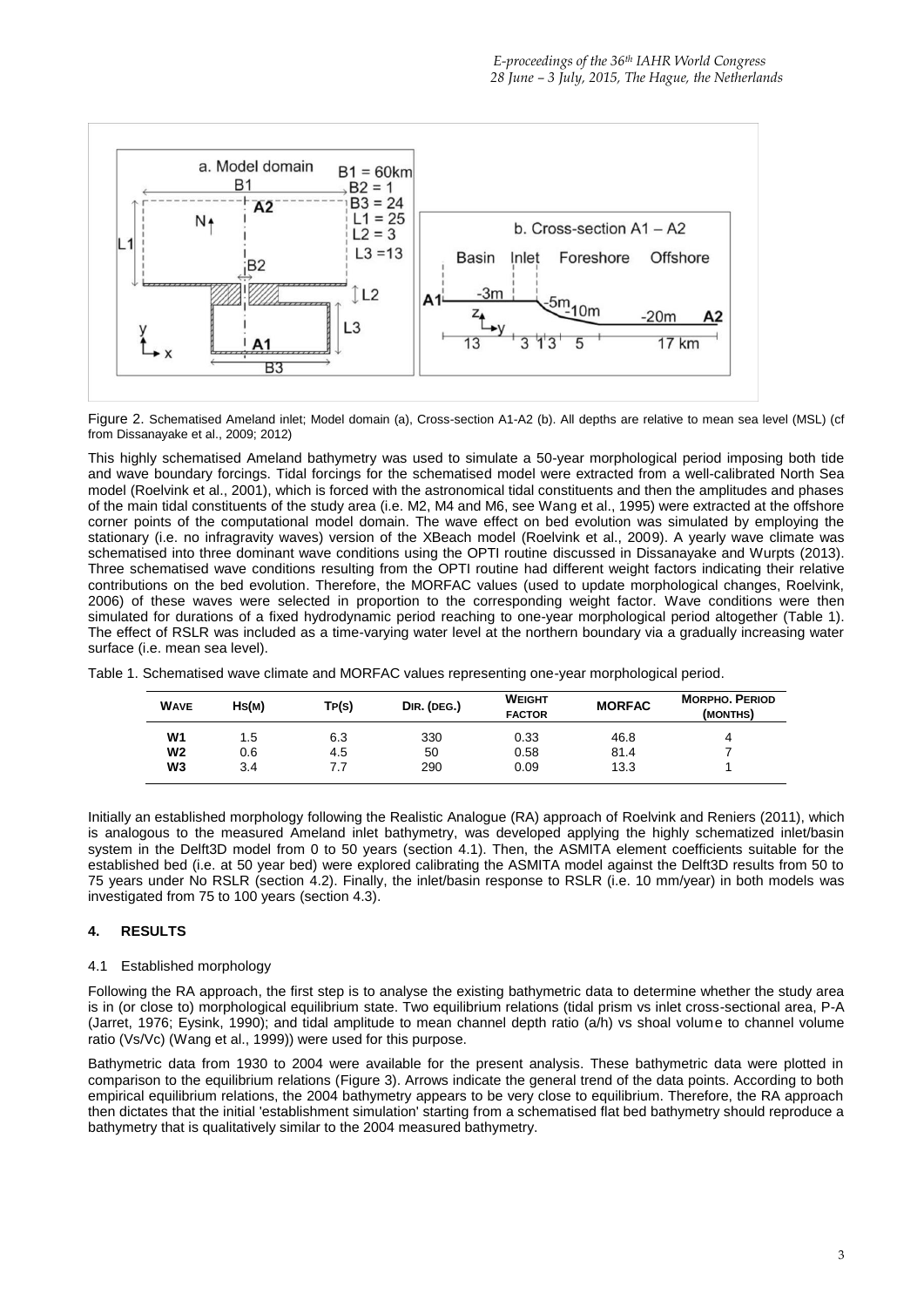

Figure 3. Comparison of bathymetric data from 1930 to 2004 with empirical equilibrium relations, (a) Tidal prism vs inlet cross-sectional area (Jarret, 1976 and Eysink, 1990), (b) Tidal amplitude to mean channel depth ratio vs shoal volume to channel volume ratio (Wang et al., 1999)

Following the next step of the RA approach, the establishment simulation was initialised with the schematised bathymetry (Figure 2), and forced with the tidal (i.e. M2, M4 and M6) and wave boundary conditions described above. At the start of the 'Establishment simulation' an inlet width of 1 km was specified in line with the historical observations (Rijzewijk, 1981). As the 2004 measured bathymetry appears to be in near-equilibrium, the expectation of this establishment simulation is that it produces a near-stable bathymetry that is similar to the 2004 measured bathymetry. The modelled bathymetry can then be used as an analogue to the measured bathymetry to effectively investigate system behaviour under slightly varied forcing conditions (e.g. RSLR).

The evolution of the ebb-tidal delta and tidal basin volumes during the Establishment simulation is shown in Figure 4. A very rapid morphological evolution is shown at the beginning of the simulation while the initial flat bed bathymetry attempts to reach a state that is in equilibrium with the forcing (see, for example, the growth rate of the ebb-tidal delta during the first 30 years shown in Figure 4a). However, after this initial rapid adjustment, the evolution of both the ebbtidal delta and the basin appears to reach quasi-steady conditions after 50 years of simulation implying near-equilibrium conditions. Therefore, the length of the establishment simulation, the purpose of which is to establish a morphology that is in (or close to) equilibrium, was limited to 50 years.



Figure 4. Evolution of ebb-tidal delta volume (a) and basin volume (b) in the 50 year establishment simulation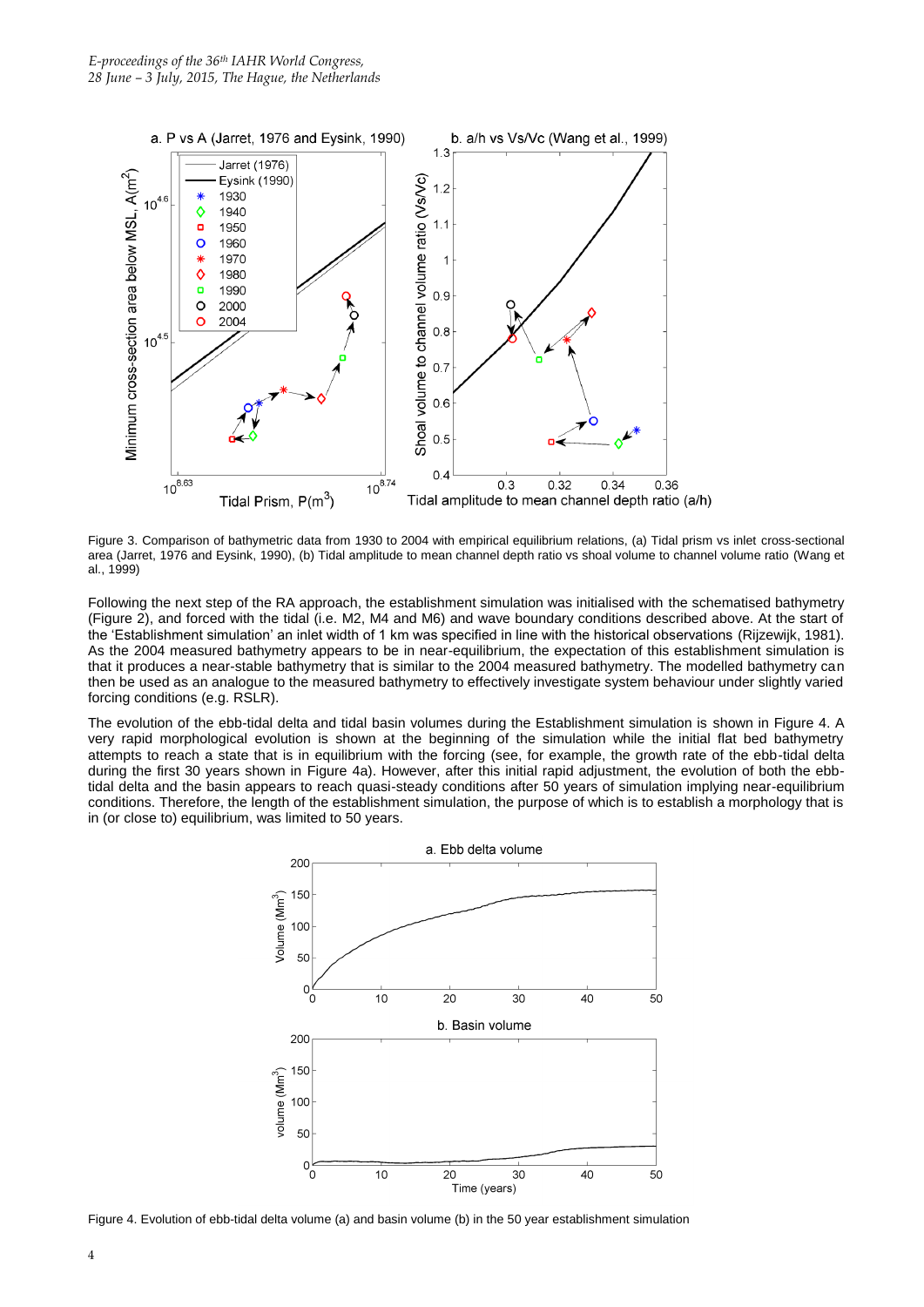To quantitatively determine the agreement between model prediction and measured bathymetries, a statistical analysis was undertaken using the Brier Skill Score (BSS) (Van Rijn et al., 2003), which provides a classification of BSS values to assess the model performance. The BSS is defined by Van Rijn et al (2003) as in Eq. [1]:

$$
BSS = 1 - \frac{\langle (z_{measured} - z_{MORFAC})^2 \rangle}{\langle (z_{Flat} - z_{MORFAC})^2 \rangle}
$$
 [1]

where, brackets <> indicate the mean value. *zmeasured*, *zMORFAC* and *zFlat* are bed levels corresponding to measured bathymetry, predicted bathymetry with MORFAC and initial flat bathymetry.

In the above definition of the BSS, a value of 1 indicates an excellent comparison between the measurements and the model results (i.e. numerator is in the limit zero). Negative BSS values (i.e. numerator is large and/or denominator is small) imply large differences between the modelled and measured bathymetries.

In this simulation, the entire model domain has not developed evenly (i.e. there are areas of high and low morphological change) (Figure 5b). To minimize the effect of small bed level differences having an undue effect on the overall BSS, a control area which consists only of area of interest enclosing the ebb-tidal delta, inlet and basin was isolated for BSS calculations (area enclosed by the rectangle in Figure 5a).



Figure 5. Measured 2004 Ameland bathymetry (a) (Control area for BSS analysis is indicated within the rectangle) and Predicted established morphology (after 50 years of evolution of the initial flat bed) (b)

The BSS value of the final predicted bed is greater than 0.3 which qualifies as a Reasonable/Fair model skill according to the classification of Van Rijn (2003).

The above comparisons indicate that, the predicted morphology after a 50-year simulation period appears to be sufficiently close to the equilibrium morphology of the study area. Following the RA approach, this 'established morphology' is therefore adopted as the initial bathymetry to qualitatively investigate system response to RSLR in subsequent model simulations.

#### 4.2 Calibration of the ASMITA model against the Delft3D results

ASMITA predictions are known to be highly sensitive to the element coefficients: Tidal Flat (*αf*), Channel (*αc*), and Ebbtidal delta (*αd*), and their sensitivities to the element evolution are referred to Dissanayake (2011) and Van Goor (2003) and the references thereon. For applications of ASMITA to real-world systems, empirically determined values are adopted. However, in the present study, ASMITA is applied to a morphology that has been developed by Delft3D (i.e. the established morphology). If the element coefficients based on the real-world system are applied, we impose different initial conditions in the modelling approaches which will necessarily lead to contrasting morphological evolution. Therefore, the established morphology of Delft3D which is analogous to the Ameland measured bathymetry, was used to define an additional set of coefficients for the present model set-up. The ASMITA element coefficients were calibrated via a baseline 25 year simulation (starting from the established morphology) of both models where RSLR was specified as zero, i.e. the equilibrium element coefficients *αf*, *αc*, and *α<sup>d</sup>* were tuned (by trial and error) until the comparison between the No RSLR simulations of ASMITA and Delft3D was optimal in comparison to the tidal flat height evolution.

In a tidal inlet/basin system, tidal flat height is used as an indicative parameter to investigate the system response to sea level rise (see Van Goor et al., 2003; Dissanayake et al., 2012a). Therefore, the evolution of tidal flat height (flat volume/flat area) was used as a diagnostic to compare the two model simulations. The ASMITA model assumes constant element areas throughout the simulation and thus element areas of ebb-tidal delta, channel and tidal flat are adopted from the measured data of the Ameland inlet.

The results obtained for the optimal ASMITA settings (see Table 2) are shown in Figure 6. For these settings, average tidal flat height was determined as the ratio of flat volume to flat area. For the first 20 years, ASMITA predicted flat height is lower than that of Delft3D. This discrepancy is most likely due to the different flat areas in the two models. ASMITA assumes a constant flat area (i.e. measured area in the Ameland inlet), while the flat area in the Delft3D simulation varies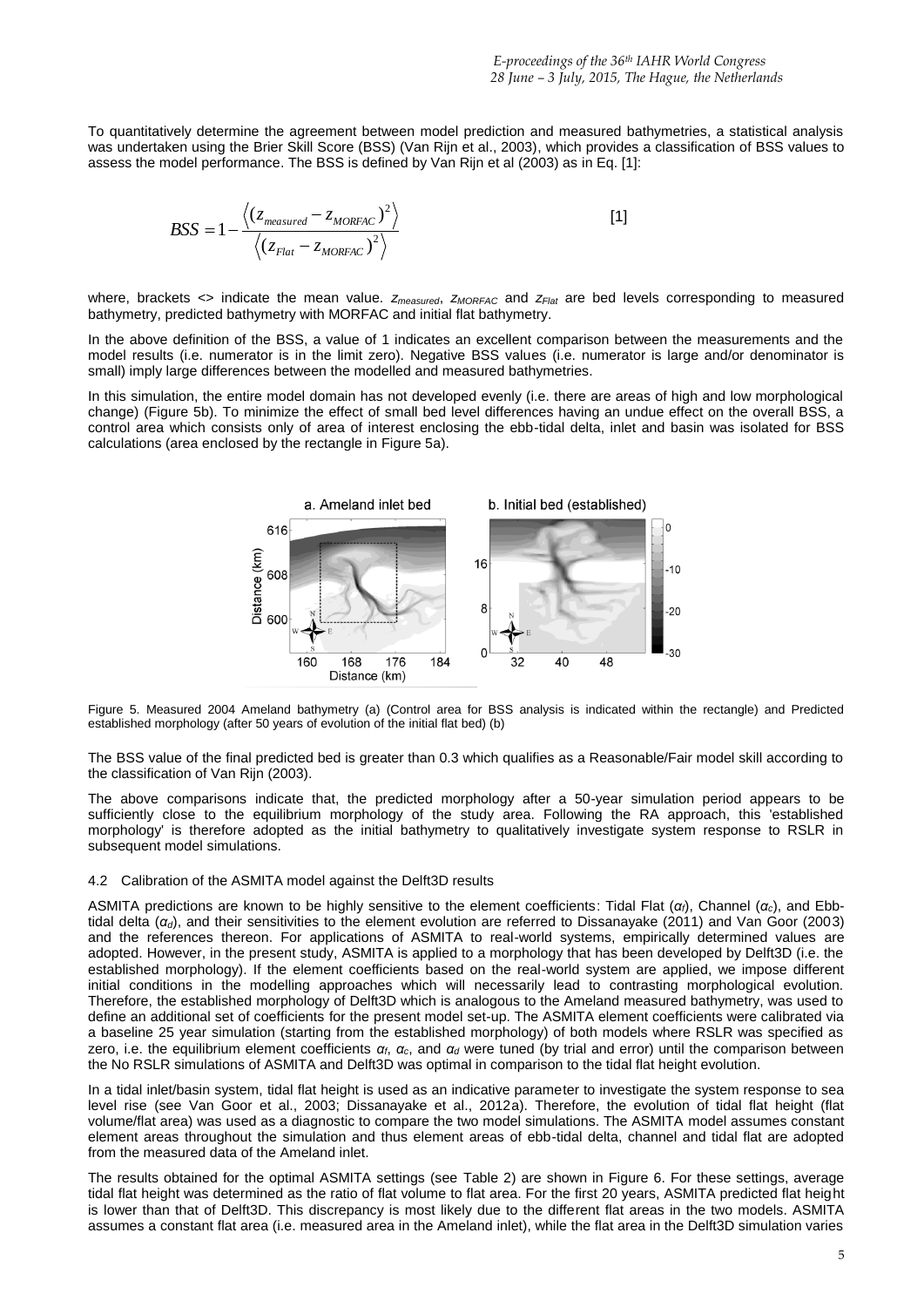as the evolution occurs. Despite this initial discrepancy, after the first 20 years, the flat heights predicted by both models are almost identical.



Figure 6. Evolution of tidal flat height for 25 years starting from the established morphology (from 50 to 75) under No RSLR (ASMITA: dash-line, Delft3D: solid-line)

The above described agreement in the diagnostic adopted (i.e. tidal flat height) by the end of the 25 year baseline simulation (starting from the established morphology) with No RSLR indicate that the equilibrium element coefficients used in this ASMITA simulation are optimal. These optimal coefficient values are rather similar to their empirically obtained default values (Table 2). The largest difference between optimised and default coefficient values is for the channel coefficient (~47%), followed by the tidal flat coefficient (~17%) and the ebb delta coefficient (6%). It is noted that the equilibrium element coefficients are affected by the initial conditions of the inlet elements rather than the boundary forcings. Therefore, the optimal element coefficient values thus determined are then used in the RSLR=10 mm/year ASMITA simulation described below.

Table 2. Default and Optimised equilibrium element coefficients of the ASMITA model.

| <b>INLET ELEMENT</b>                                          | <b>EQUILIBRIUM ELEMENT</b><br><b>COEFFICIENT</b> |                      |  |
|---------------------------------------------------------------|--------------------------------------------------|----------------------|--|
|                                                               | <b>DEFAULT</b>                                   | <b>OPTIMISED</b>     |  |
| <b>TIDAL FLAT</b><br><b>CHANNEL</b><br><b>EBB-TIDAL DELTA</b> | 0.18<br>11.0<br>2921                             | 0.21<br>16.2<br>3100 |  |

4.3 Model predicted system evolution with RSLR of 10 mm/year

The Delft3D simulation commenced with the 75 year schematised morphology (i.e. final predicted bed of the calibration simulation spanned from 50 to 75 years compared to the flat bed in Figure 2) and was forced with tides, waves and an RSLR of 10 mm/year. The ASMITA simulation adopted the element characteristics based on the 75 year schematised morphology and the optimal element coefficients shown in Table 2. Both simulations were 25 years long (i.e. from 75 to 100 years referring to the schematised initial flat bed). The same diagnostic used above in Section 4.2 (i.e. tidal flat height) was used to compare the predictions given by the two different modelling approaches.



Figure 7. Evolution of the tidal flat height for 25 years (from 75 to 100 years compared to the initial flat bed) under RSLR of 10 mm/year in both modelling approaches (ASMITA: dash-line, Delft3D: solid-line)

The evolution of the tidal flat height is shown in Figure 7. Predicted evolution of the ASMITA model indicates increase of the flat height in the first 15 years (up to 90 years) and then remains constant from 90 to 100 years. Therefore, the tidal flat height during the 25 years period shows marginal increasing trend (~ 1 mm/year). However, resulting flat height of the Delft3D has a decreasing trend from 0.49 m to 0.41 during the 25 years period. The discrepancy between the model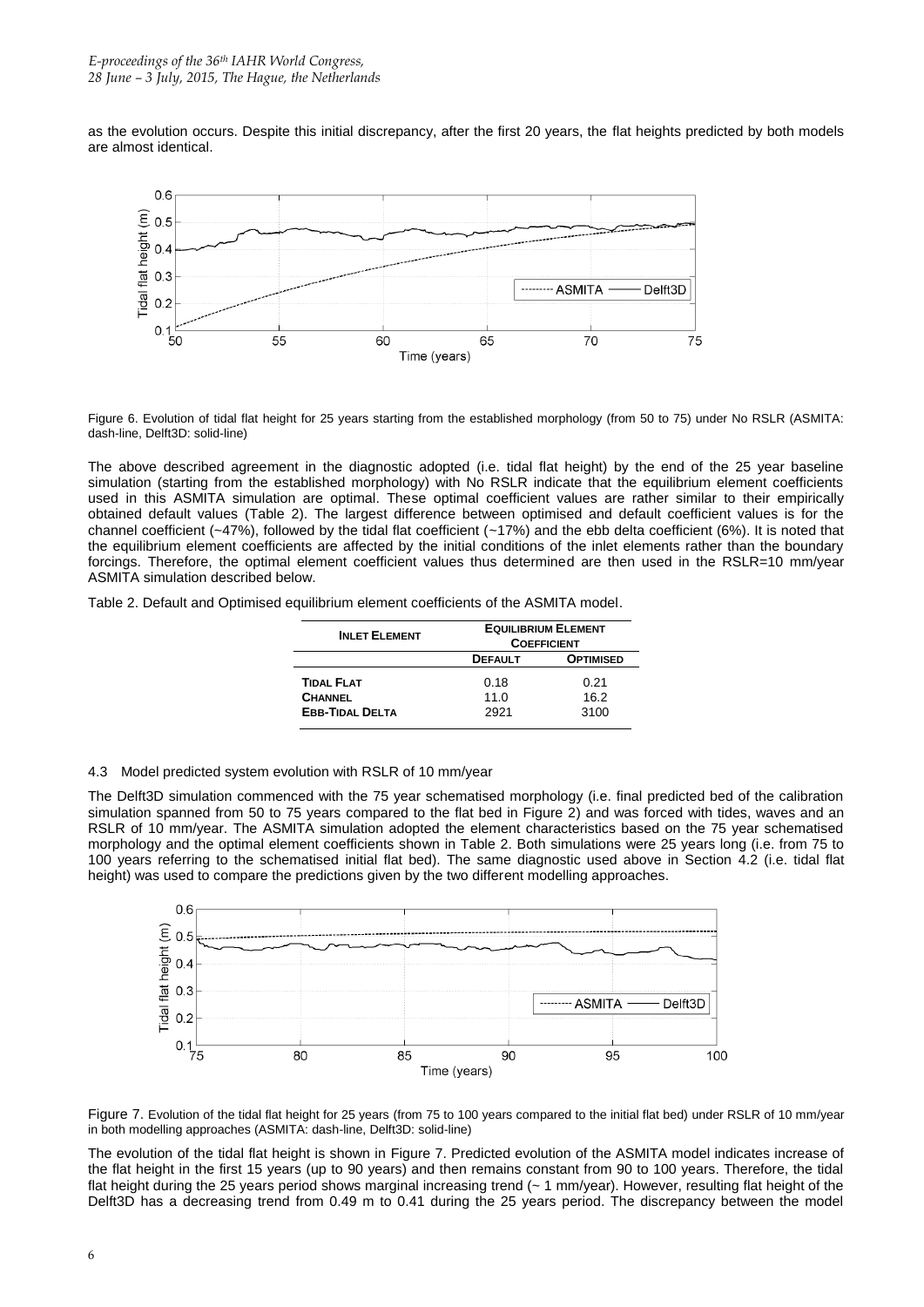predicted flat heights at the end of the 25 year simulation is about 0.1 m, which appears to be increasing if the models are simulated for a longer period, i.e. the models comprise of contrasting trends of evolution.

Despite the quantitative discrepancies between the two model predictions, both models qualitatively indicate different trends of evolution over a 25 year period with an RSLR of 10 mm/year. At the end of the simulation period, the ASMITA model shows constant tidal flat height evolution (i.e. tidal flats keep up with the rate of RSLR 10 mm/year as found in Van Goor et al., 2003) while a decreasing trend (~ 8 cm) of tidal flats suggests in the Delft3D model.

### **5. DISCUSSION**

The sediment transport rates predicted by the two modelling approaches are compared in Figure 8. Delft3D results indicate flood dominant systems (i.e. sediment importing into the basin shown by positive values) in both No RSLR and RSLR (10 mm/year) cases. They have similar transport patterns in the first year. Under No RSLR, a slight increase of transport occurs during the 25 years period (from 0 to about 0.1 Mm<sup>3</sup>). The RSLR = 10 mm/year simulation indicates strong sediment import throughout the simulation due to the increased sediment demand of the basin with the increased mean sea level (Dissanayake et al., 2012a). Therefore, the RSLR driven enhancement of sediment transport in the Delft3D simulation is about 0.9 Mm3 (from 0.1 Mm3 to 1 Mm<sup>3</sup>) during the 25 year simulation period.

The comparable ASMITA indicator of sediment transport is the sediment exchange between ebb-tidal delta and channels (E-C). Positive values show sediment supply from ebb-tidal delta to channels. As observed in the Delft3D results, both scenarios show similar transport pattern in the first years. Thereafter, the No RSLR case shows increase of sediment supply up to 27 Mm<sup>3</sup> at the end of the simulation period (t = 100 years) while the RSLR indicates higher rate of transport and results in about 33 Mm<sup>3</sup> at t = 100 years. Therefore, RSLR driven sediment transport enhancement of the ASMITA model is about 6 Mm<sup>3</sup> which is about 6 times larger than that of the Delft3D model.



Figure 8. Cumulative total sediment transport; landward transport through the inlet gorge of the Delft3D (a) and Sediment exchange from ebb-tidal delta to channels (E - C) of the ASMITA (b) starting from the 75 year (referring to schematised flat bed) developed morphology of the Delft3D; No RSLR (gray-line), RSLR (black-line)

Despite the differences between the magnitudes of sediment transport volumes (i.e. the ASMITA volumes are 1 order of magnitude larger) predicted by the two different approaches, both qualitatively indicate a sediment importing system which agree with contemporary observations at the Ameland inlet (Dronkers, 1998). The quantitative difference of element evolution and transport rates is not surprising due to the very different model formulations of the 2 models. The Delft3D model uses basic physical principles of water motion to estimate the sediment transport which is dominated by advection. Therefore, the evolution of element occurs due to the gradual movement of sediment from one element to another until equilibrium state is reached. In contrast, ASMITA formulations which consists of empirical-equilibrium relations, always force any system to evolve to an ultimate equilibrium state via diffusive sediment transport among inlet elements. The rate of element evolution is proportional to the difference in sediment concentration (i.e. between element concentration and its equilibrium sediment concentration) of adjacent elements. Element evolution is manifested via volume changes while element areas remain constant throughout the simulation.

It is noted that each model has its own merits. The Delft3D simulations require systematically arranged grid setup and bathymetry of the model area together with different boundary forcings (i.e. tide, waves, wind and sea level rise). This demands extensive pre-processing and also a high level of user experience to setup the model. Furthermore, the simulation itself needs a few days even in a super-computer to estimate decadal evolution of the system. However, the resulting evolution shows detailed information of morphological changes in the model domain (e.g. where erosion or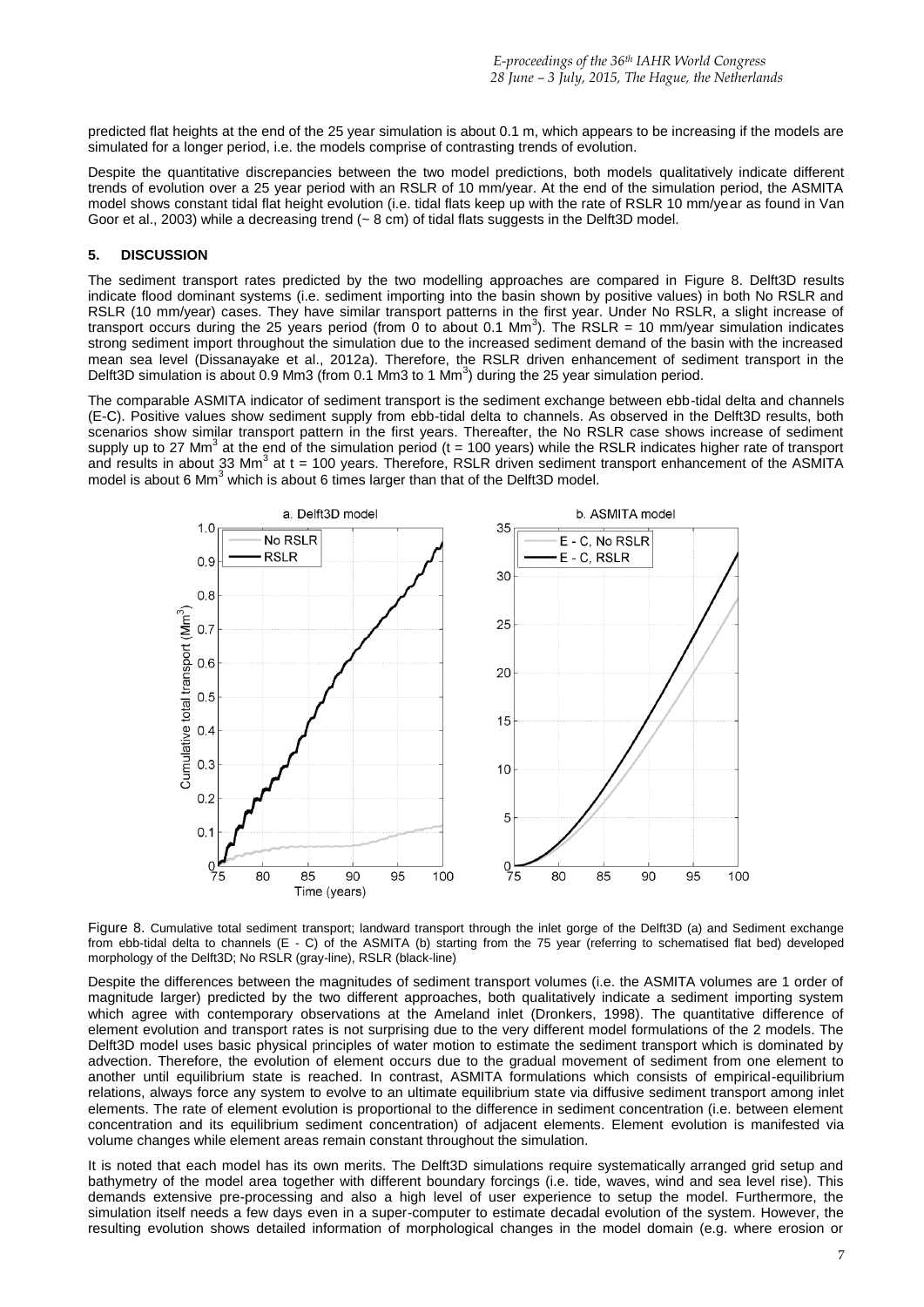deposition occurs) which is of utmost importance for management decisions. In contrast, ASMITA requires only characteristic numbers (i.e. equilibrium coefficients, area, volume) of inlet elements (i.e. ebb-delta, channels and tidal flats) as input parameters, and the simulation takes only a few minutes to calculate element evolution (i.e. volume change) even for centuries. Therefore, the ASMITA model is more suitable to investigate morphodynamic trends of the system in response to sea level rise whereas the Delft3D can potentially be used to get more physical and detailed insight of the system response to RSLR.

### **6. CONCLUDING REMARKS**

The response of a large tidal inlet/basin system to Climate change driven sea level rise, in combination with local subsidence effect has been simulated with two different numerical modelling approaches: process-based and scaleaggregated. Long term evolution of a schematised inlet/basin system representing the Ameland inlet in the Dutch Wadden sea was investigated for a Relative Sea Level Rise scenario (RSLR) of 10 mm/year using Delft3D (processbased model) and ASMITA (scale-aggregated model). The Delft3D model was implemented following the Realistic analogue approach in which the initial highly schematised bathymetry is allowed to evolve under tidal and wave forcing until quasi-equilibrium conditions are reached (i.e. established morphology). This established morphology was then adopted to compare and contrast the evolution of Delft3D and ASMITA models. As ASMITA is here applied to the Delft3D established morphology (rather than a real-world morphology), it was first calibrated against Delft3D results (from 50 to 75 years) for a baseline 25 year simulation with No RSLR. Applying the calibrated coefficients and the 75 year predicted Delft3D morphology, the ASMITA was then simulated for another 25 year period (from 75 to 100 years) under RSLR = 10 mm/year and results were compared with that of the Delft3D simulation undertaken with similar initial conditions.

Although there are some discrepancies between the quantitative predictions of sediment transport obtained from these two very different modelling approaches, qualitatively, both approaches predicted a sediment importing system during the 25 year forecast period. Both models with an RSLR of 10 mm/year indicate contrasting evolution of the tidal flat height which is the representative parameter of an inlet/basin system to explore the morphological response to RSLR. The Delft3D suggests decreasing trend of the tidal flats throughout the simulation period while the ASMITA shows a slight increase in the beginning and then remains constant at the end of the simulation. Thus, the tidal flats diminish in the Delft3D and they will keep up stable in the ASMITA with an RSLR of 10 mm/year as suggested by Van Goor et al (2003). While the forecasted ability of tidal flats to keep up with an RSLR of 10 mm/year means that the highly environmentally sensitive ecological systems that are abundant on tidal flats may be preserved, the consistent prediction of a significant increase of sediment transport into the basin is a cause for concern. Significant increase in landward transport may have a range of negative physical impacts on the inlet/basin/coast system such as, for example, erosion of the downdrift coast, reduced tidal attenuation at the inlet resulting in stronger inlet velocities (deeper/wider inlet gorges) and enhanced vertical mixing of basin waters.

### **ACKNOWLEDGMENTS**

The work presented in this paper was carried out under the project 'Sustainable development of North Sea and Coast' (DC-05.20) of the Delft Cluster research project dealing with sustainable use and development of low-lying deltaic areas in general and the translation of specialist knowledge to end users in particular. PD greatly acknowledges Prof. Dano Roelvink from UNESCO-IHE for his valuable guidance in the initial phase of this study. RR is supported by the AXA Research fund and the Deltares Harbour, Coastal and Offshore engineering Research Programme 'Bouwen aan de Kust'

### **REFERENCES**

- Bruun, P., and Gerritsen, F. (1960). Stability of Coastal Inlets, North Holland Publishing Co., Amsterdam, The Netherlands.
- Cheung, KF., Gerritsen, F. and Cleveringa, J. (2007). Morphodynamics and sand bypassing at Ameland Inlet, The Netherlands, *Journal of Coastal Research* 23(1), 106-118.
- Dastgheib, A., Roelvink, JA. And Wang, Z.B. (2008). Long-term process-based morphological modelling of the Marsdiep Tidal Basin, Marine Geology 256, 90-100.
- Dissanayake, DMPK. (2011). Modelling morphological response of large tidal inlet systems to sea level rise. PhD Dissertation, CRC Press, Taylor & Francis Group, ISBN 978-0-415-62100-7. Online access: [http://repository.tudelft.nl](http://repository.tudelft.nl/)

Dissanayake, DMPK., Ranasinghe, R. and Roelvink, JA. (2012a). The morphological response of large tidal inlet/basin systems to Relative Sea level rise, *Climatic Change*, DOI: 10.1007/s10584-012-0402-z.

Dissanayake, DMPK., Van der Wegen, M. and Roelvink, JA. (2009c). Modelled channel pattern in schematized tidal inlet, *Coastal Engineering* 56, 1069-1083.

Dissanayake, P. and Wurpts, A. (2013). Modelling an anthropogenic effect of a tidal basin evolution applying tidal and wave boundary forcings: Ley Bay, East Frisian Wadden Sea, *Coastal Engineering* 82, 9- 24.

Dissanayake, DMPK., Wurpts, A., Miani, M., Knaack, H., Niemeyer, H.D. and Roelvink, J.A. (2012b). Modelling morphodynamic response of a tidal basin to an anthropogenic effect: Ley Bay, East Frisian Wadden Sea – applying tidal forcing only and different sediment fractions, *Coastal Engineering* 67, 14 – 28.

Dronkers, J. (1998). Morphodynamics of the Dutch Delta. Physics of Estuaries and Coastal Seas, Dronkers & Scheffers (eds), Balkema, Rotterdam.

Duc, AH. (2008). Salt intrusion, tides and mixing in multi-channel estuaries, PhD Thesis, UNESCO-IHE Institute for Water Education, Delft, The Netherlands.

Eysink, WD. (1990). Morphologic response of tidal basins to changes, *Coastal Engineering*, 1948-1961.

Fenster, M. and Dolan, R. (1996). Assessing the Impact of Tidal Inlets on Adjacent Barrier Island Shore lines, Journal of Coastal Research 12 (1), 294-310.